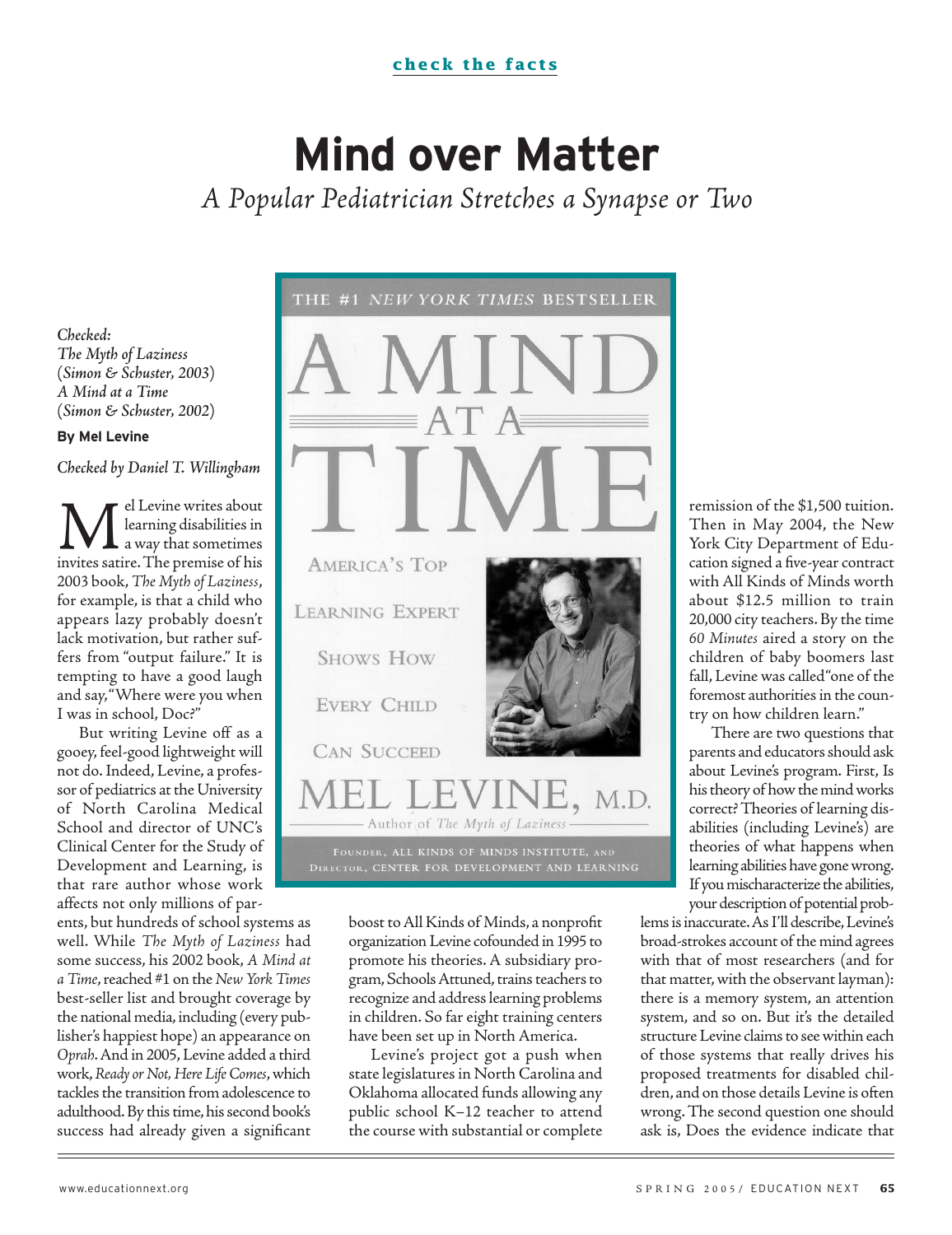his proposed treatments help? The answer is that there is no evidence, positive or negative, as to whether or not the program helps kids. Given the inaccurate description of the mind on which it is based, however, it seems unlikely that it will prove particularly effective.

#### Old Ideas in a New Package

Levine proposes that the human mind

has eight major cognitive systems—and many more subsystems (see Figure 1). Much of A Mind at a Time describes, through case studies, what happens when one or more of these systems or subsystems fails. For example, he tells the story of Vance, who dropped out of the 9th grade. According to Levine, Vance was strong in reading and math, but he could not remember facts. Levine diagnosed Vance's problem as a deficit in long-term memory, one of the subsystems of memory. Despite a mind that worked well in most respects, this one glitch left Vance an academic failure, frustrated and shamed.The case typifies those described in the book: an able mind is foiled by a single weak link, and the child is failed by the school system's inability to identify and address the problem.

Levine suggests a number of measures to help kids like Vance, some of

#### Levine's View of the Mind (Figure 1)

According to Mel Levine, the mind has eight major systems and several dozen subsystems, all of which are key to understanding children's learning disabilities—and treating them. Yet, there is very little—and sometimes no—research to support the existence of these subsystems, much less their role in learning.

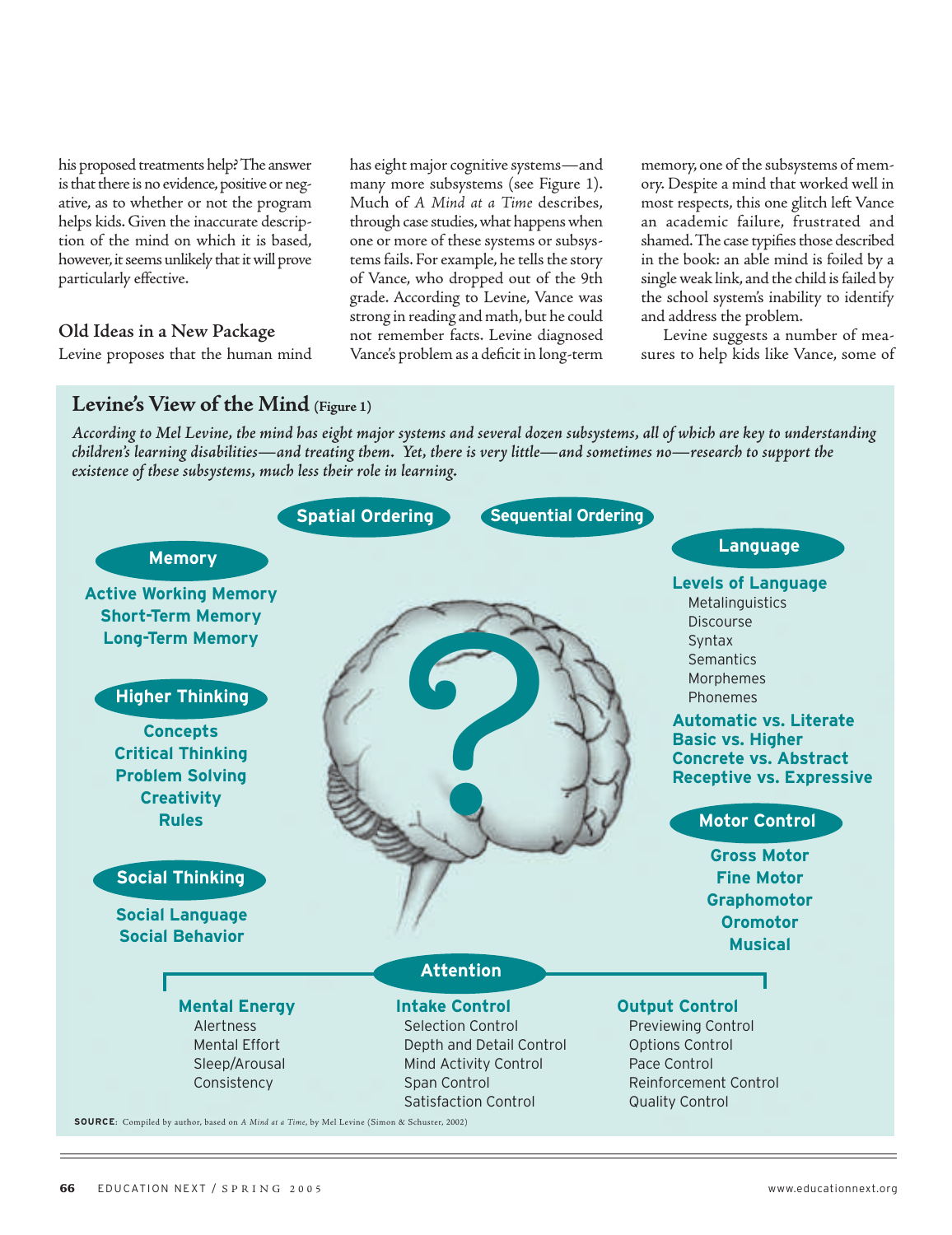#### **check the facts** MEL LEVINE WILLINGHAM

which are standard practice in the field—for example, accommodations or workarounds in the classroom. The child with a long-term memory problem might be permitted to use notes during a test; the idea is that with this longterm memory support, Vance will be able to show his cognitive strengths such as analytic skills or effective writing. Levine also suggests that teachers take care not to accidentally embarrass children with learning disabilities. For example,Vance's teacher should ensure that other children don't know that he has any accommodation.

In fact, the same common treatment practices that Levine suggests are rooted in assumptions about the nature of learning disabilities. For example, the strategy of allowing accommodations is based on the widely accepted belief among educational and cognitive psychologists that learning disabilities may strike a specific cognitive process, like memory, but leave others, like attention, intact. As to the emphasis on the students' dignity, that too is based on the consensus view that learning disabilities are inborn and specific. The disabled child is not stupid or lazy and should not be blamed for his or her problem.

Levine argues forcefully that learning disabilities are inborn and specific. Both propositions, however, are already well known to those in the field. In 2002, the same year that Levine published A Mind at a Time, ten different national organizations, including the Department of Education and the Learning Disabilities Association of America, released a report describing points of consensus about learning disabilities. These two points—and others that Levine proposes—were among them. One could argue, on Levine's behalf, that some parents and teachers do not share these beliefs and that A Mind at a Time is meant to bring important research conclusions to a broader public. The problem, however, is that Levine departs from these consensus conclusions to make a host of claims about learning disabilities that are not supported by solid research.

#### Levine's Theory

Let's examine the architecture of the mind that Levine proposes, which serves as the theoretical backdrop for his analysis of learning disabilities. Most researchers in cognitive science (and of learning disabilities) would agree with the top level of the hierarchy in

**Levine's broad-strokes account of the mind agrees with that of most researchers. But it's the detailed structure Levine claims to see that really drives his proposed treatments for disabled children, and is often wrong.**

Figure 1: attention, memory, and motor control are separate, though interactive, systems. The separability is important because it implies that if a system is faulty, the other systems might still operate well. But these systems do interact; it's obvious that if you don't pay attention in class (due to a faulty attention system), you don't learn, even if your memory system works well. (I will return to the question of interactions below.)

Although the top level of the hierarchy is standard stuff, the second and third levels of the hierarchy he proposes are anything but. And that's the part of the theory that Levine puts to work. Children are diagnosed and treated using concepts at the second and third level of the hierarchy. In some cases, the specific subsystems Levine identifies arguably exist—there are probably different levels of language processing much like those mentioned by Levine—but there is no research, for example, to support the existence of his 5 subprocesses of "higher order thinking" nor his 14 subprocesses of attention.

Levine's view of sequential ordering is also inconsistent with the evidence. He appears to assign any function involving time to this process, from dribbling a basketball to punctuality. In fact, although dribbling a basketball entails timing, it is an unusual case of sequencing because the movement is largely repetitive. And there is no reason to think that keeping appointments calls on sequencing—it calls on a type of memory scientists call prospective memory. In another odd distinction, Levine argues that "automatic" language (informal speech used with peers) differs fundamentally from "literate" language (formal speech used in the classroom). These types of speech do not differ in kind, as Levine claims, but differ because the latter is more demanding than the former—formal speech is more explicit and uses a wider vocabulary. That's why, as Levine notes, some kids can speak fluently to their friends, but are inarticulate in class. If the subsystems were separate, as he claims, one should also see the opposite pattern: kids who speak articulately in the classroom, but cannot speak informally to their parents and peers.

#### Seeing Is Believing

How did Levine come to his particular theory of the mind?

Since A Mind at a Time contains few references to the scientific literature, I telephoned All Kinds of Minds and asked the associate director of research if there was a more research-oriented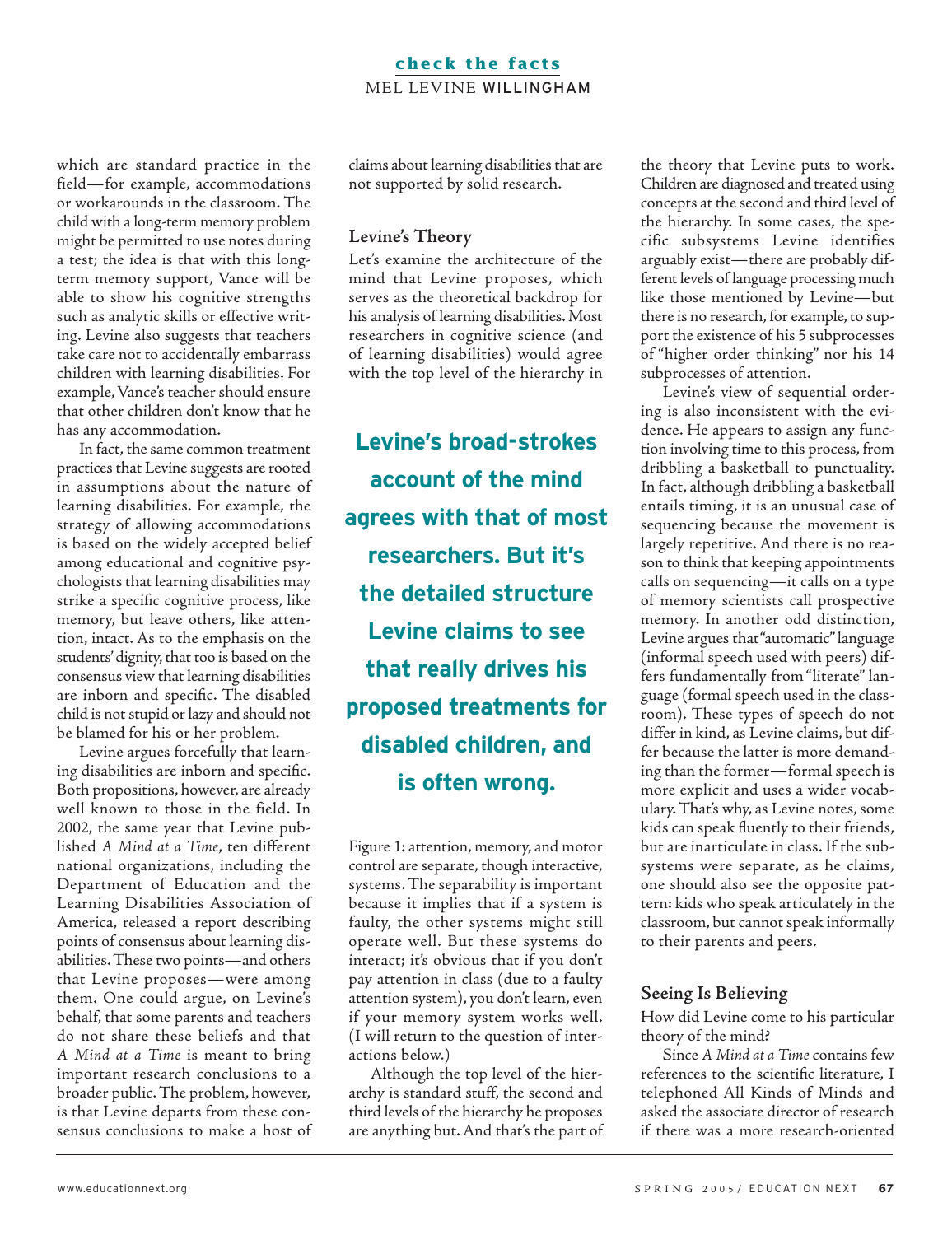publication that I might read. She directed me to the web site of Schools Attuned, the teacher training program Levine established to promote his prescriptions for handling learning-disabled students, which lists the "research base" for the program.This research base consists of eight works, all by Levine and coauthors, none of which appeared in a peer-reviewed journal.

A review of these works reveals that they do not marshal research evidence to support their conclusions. Instead, they present the same ideas contained in A Mind at a Time, citing a few references that support wellaccepted ideas—for example, that

attention capacity is limited—but none to shore up Levine's particular views. Sometimes the citation makes no sense whatever, as when Levine and coauthor Martha Reed cite a 1993 paper by Richard McKee and Larry Squire for the idea that declarative knowledge is consolidated in categories, enabling growth in knowledge as the child gets older. In fact, the McKee and Squire study had nothing to do with the categorization of declarative knowledge it was an investigation of the neural basis of a memory paradigm often used in infants.

Since Levine makes little use of existing research on the mind's function, it



would appear that he leans heavily on his interpretations of clinical cases that he sees in his practice. Clinical case studies are always dangerous sources of evidence because there is a tendency to "see" in these cases what one's theory leads one to expect. Even setting that problem aside, Levine makes some mistakes in interpreting his clinical observations.

One problem lies in Levine's moving from children's symptoms to the hypothetical disabled cognitive systems underlying them. A classic mistake in neuropsychology is assuming that the intact mind is a mirror reflection of the impaired mind. To use a well-known analogy, if you damage a transistor in a radio and the sound becomes fuzzy, it would be a mistake to assume that a normally functioning transistor is a fuzz suppressor. In the same way, it is a mistake to assume that a cognitive subsystem must lie behind every observed clinical symptom. Levine relies on such logic, however, to validate the subsystems in his theory. According to Levine, a faulty "previewing control" subsystem makes a child impulsive. A faulty "quality control"subsystem makes a child careless in monitoring how well a task is going. These behaviors are not proof of different cognitive subsystems; they are symptoms of attention deficit hyperactivity disorder (ADHD).

Levine disagrees, and he points to the fact that different children show different symptoms. If the same cognitive subsystem were impaired, he reasons, one would observe the same symptoms, but since kids have different symptoms, different cognitive subsystems must be impaired. But variability in symptoms need not indicate different disorders. For example, patients with clinical depression may show many or few of these symptoms: change in appetite, change in sleep pattern, restlessness, difficulty concentrating, and fatigue. We do not differentiate a different type of depression for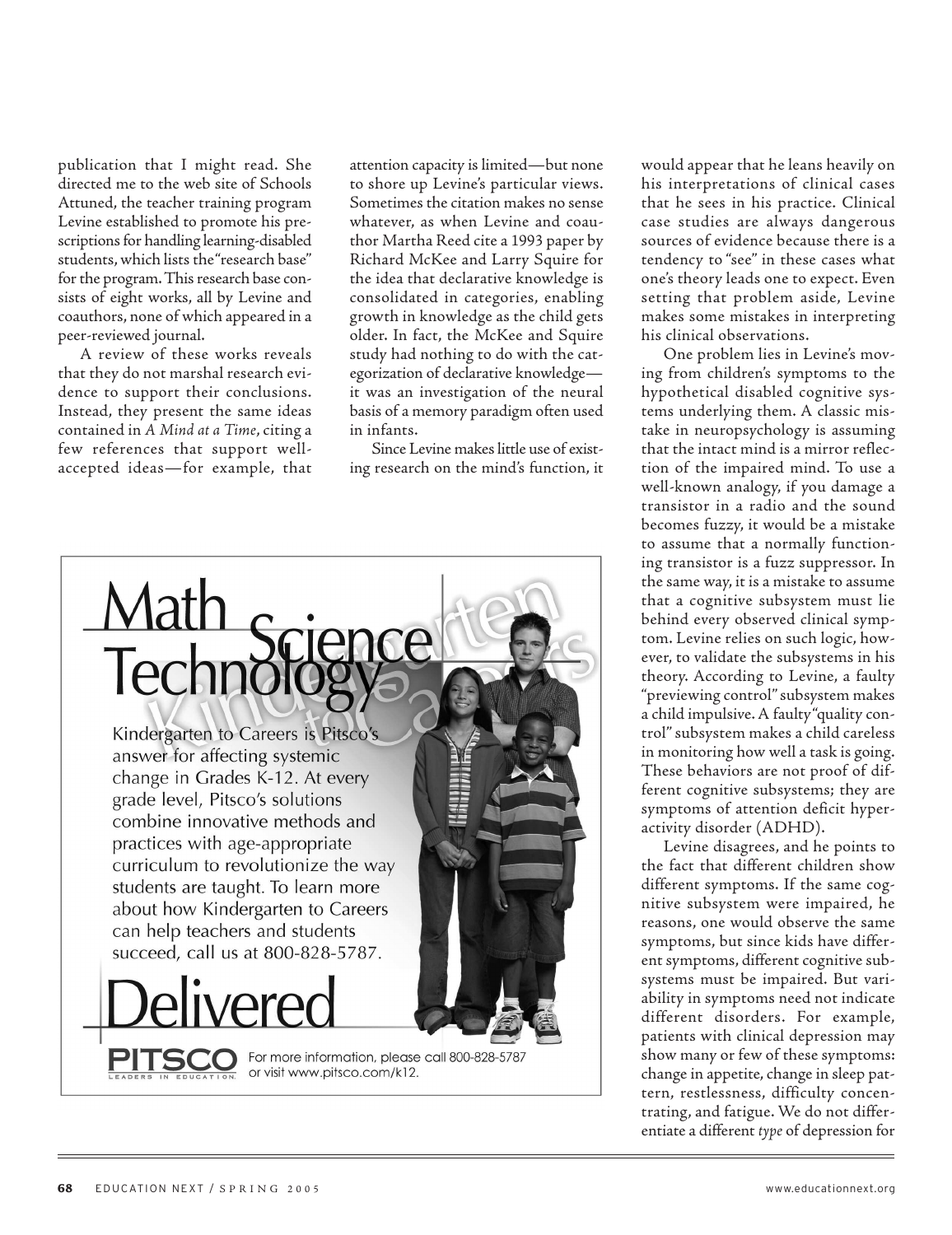#### **check the facts** MEL LEVINE WILLINGHAM

each pattern of symptoms because the underlying causes of depression are the same. Similarly, there is no clear evidence for Levine's distinctions among different types of attention disorders, which he bases on different symptom patterns.

Levine also makes an error in logic when he considers motivation. He believes that all children want to succeed (which is easy to believe), but he takes that to mean that there is no variation in motivation (which is not easy to believe). In The Myth of Laziness, where he argues that people who appear lazy actually have "output failure," Levine says that the subsystems supporting overt behavior are faulty. Levine describes a student who had a memory problem that led to poor spelling and writing (among other problems), which in turn made his work look careless. Levine's sensitivity is to be applauded no doubt some students who appear lazy have a learning disability. But it is just as certain that children vary in their motivation to succeed, due to a myriad of factors, including their home environment. It is a logical error to assert that because some children's apparent laziness is due to a learning disability, all children who appear to lack motivation must have a learning disability.

Another mistake of interpretation that Levine makes is diminishing the importance of the interaction of cognitive systems. Most of the systems and subsystems Levine identifies depend on attention: it is necessary for the successful deployment of memory, problem solving, reasoning, language, and so on. Similarly, a limited working memory capacity-the "workbench of the mind," where complex thought occurs reduces one's reasoning ability, while problem solving is profoundly influenced by long-term memory, and so on. Levine acknowledges such interactions here and there, but he never comes close to giving these effects their due in specifying the implications for diagnosis and intervention.

#### Doubts about Diagnosis and Treatment

Learning disabilities are far from completely understood, but some facts are relatively clear. Levine's approach leads him to take a contrarian view of two of them: diagnostic categories and the effectiveness of medications for ADHD.

Levine goes into some detail on the pitfalls that diagnoses (he calls them "labels") may elicit—for example, they may be used as an excuse to prescribe medication. He argues that kids should not be "labeled," but overlooks

**Levine's research base consists of eight works, all by Levine and coauthors, none of which has appeared in a peer-reviewed journal.**

the fact that categories are useful (or not) to the extent that they mean something. A good category allows us to make inferences about nonobvious properties: for example, categorizing an object as a dog (based on observable features such as the shape of the head, the tail) allows the inference of nonobservable features (for instance, it has lungs, it may bite). In the same way, diagnostic categories are based on observable features of the child (that is, symptoms) and tell us something about nonobservable features (such as the neural basis or associated risk factors). Refusing to use diagnostic categories is refusing to benefit from experience to infer nonobservable features. In fact, we can surmise that

Levine must use diagnostic categories to some extent.

If a clinician did not generalize from past cases to current patients, he or she would have to approach each case as totally novel and as though experience had no bearing on the treatment of the case. Thus what does it mean not to use "labels"? Levine does not simply mean that one should not tell the child, "You have disorder X." His comment in A Mind at a Time,"I have seen no convincing scientific evidence that [Asperger's syndrome] exists as a discrete disorder of some kind like a strep throat" indicates a belief that a diagnostic category must have a clear boundary of symptoms and that the relationship between the cognitive, neural, behavioral, and genetic factors must be understood before the category is useful. Psychiatry and neurology make use of diagnostic categories that initially did not meet these criteria or still do not (for example, schizophrenia, depression, Alzheimer's disease), but nevertheless prove useful. By demanding that diagnostic categories either be simple and clear or go unused, Levine throws the diagnostic baby out with the bathwater.

Levine also takes an odd position on the use of stimulant medications for kids with ADHD. Their use has been intensively studied, and the best research shows that they are more effective than behavioral therapies and that adding behavioral therapy to medication does not seem to work better than medication alone. It is also important to remember that untreated ADHD is associated with increased risks of substance abuse, teen pregnancy, school dropout, and other behavioral problems. These risk factors are significantly reduced by medication. You would not be aware of these facts if you read A Mind at a Time. Levine allows that "some children""may benefit" from medications, and, elsewhere, that they "can have a dramatic positive impact on many." But he adds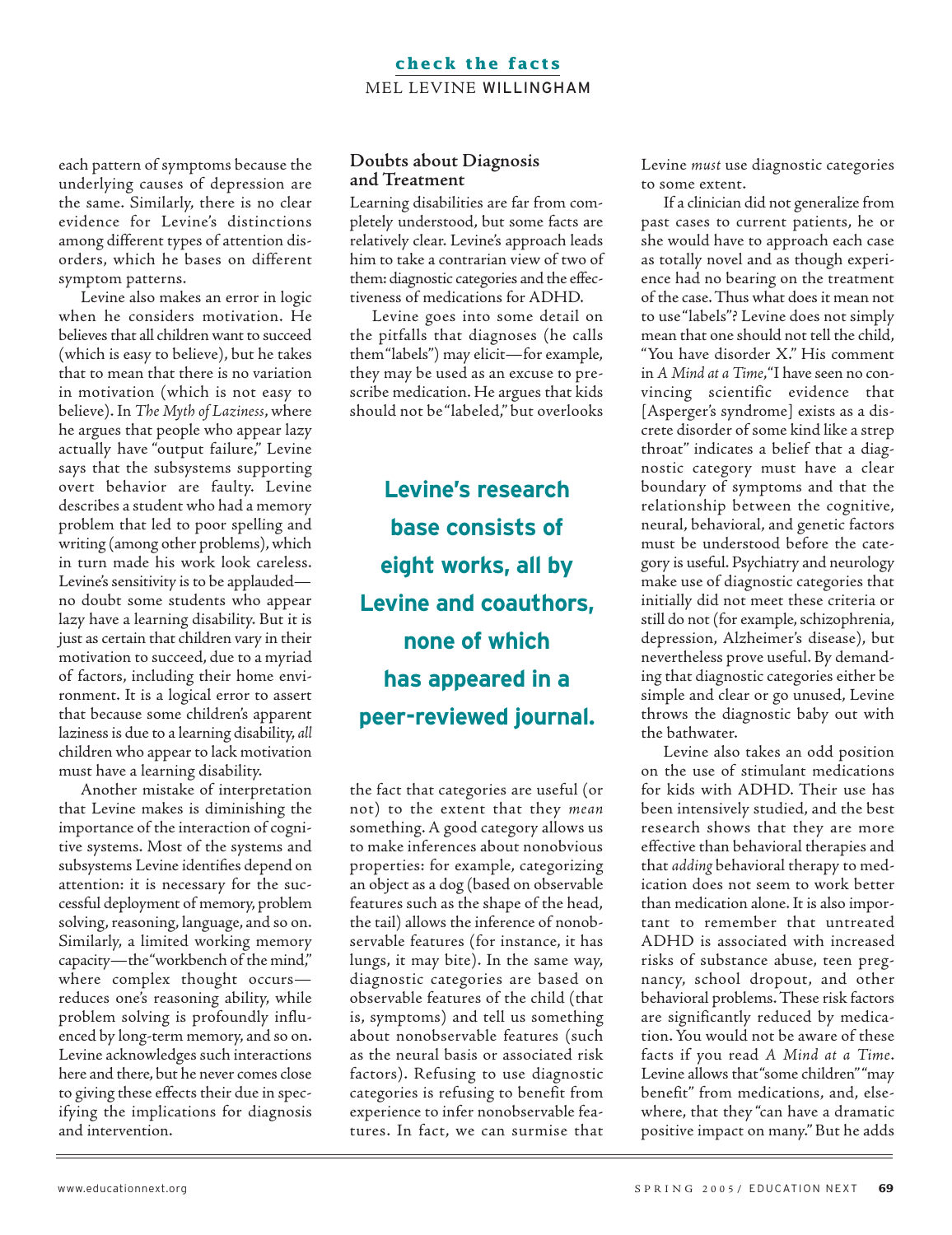a list of eight caveats to the use of medication, ending with this one: "After a thorough evaluation, it is often possible to avoid or at least delay the use of medication, as other therapeutic possibilities present themselves." Trying behavioral therapy first is sensible, and it is of course appropriate to be cautious in prescribing any medication, but given existing data (and the medical community's consensus), Levine is simply too sunny in his predictions.

#### Do Levine's Interventions Work?

How effective is Schools Attuned, Levine's teacher training program? As of this writing, the evaluation effort is in its infancy. Several research reports exist, but none is peer reviewed, and most offer qualitative, not quantitative, data with small sample sizes. All Kinds of Minds has provided grant money to independent researchers to evaluate the effectiveness of Schools Attuned, and that research is ongoing. It is worth pausing to dwell on this fact: there are virtually no data with which to evaluate the efficacy of this program, yet the program has been embraced by two states and by the largest city in the United States. Instead of reviewing studies that evaluate the program, we are left to guess at its likely effect on children.

As noted, Levine suggests that teachers make accommodations for students—for example, that the student who is slow in recalling facts be given extra time on an exam. Levine adds another prescription that is not commonplace; he suggests practice on the cognitive subsystem that is impaired. That is, some practice is directed at the faulty subsystem itself in an effort to improve its workings, practice that need not be centered on schoolwork. The child who cannot express himself well verbally, for example, is to tell stories at every opportunity and to play word games such as Scrabble. This strategy gives rise to two concerns.

**There are virtually no data with which to evaluate the efficacy of this program, yet it has been embraced by two states and by the largest city in the U.S.**

First, such intervention depends on an accurate diagnosis. If Levine's theory of the mind and how it fails is incorrect, some percentage of children will be diagnosed incorrectly and the remediation misdirected.

Second, Levine assumes that cognitive processes are open to direct change through practice. Some of Levine's subsystems likely don't exist, but those that do are known to be more or less open to practice effects. For example, long-term memory cannot be changed, but students can learn tricks and strategies (such as using visual images) that will maximize the efficiency of even a poor memory system. Such strategy instruction is a typical intervention for learning-disabled children; properly applied, it can be effective. Levine offers some good suggestions in this vein, but he also makes suggestions that are known to be wrong. For example, he argues that memory would be improved if school classes were longer, when in fact study that is distributed in time is known to be superior.

But other cognitive processes are very likely resistant to remediation. Working memory can improve with practice, but the improvement is quite specific to the practiced task and does not generalize. Levine's suggestion to

exercise it with increasingly long arithmetic problems will yield little benefit. Also, problem solving or other higher-level thinking skills are very difficult to practice in any direct sense, in part because they are so closely tied to background knowledge. There are no general-purpose tricks to be learned that can improve them as there are with long-term memory.

Some of Levine's interventions are designed to help the child's emotional life, and those are both simple to implement and likely to be effective.As noted, Levine suggests that teachers avoid revealing to the student's peers that the child has a deficit. Levine also emphasizes explaining to the child why she is having trouble in school and emphasizing that the problem is self-contained; the child should not think of herself as stupid. I suspect that many sensitive teachers are already following these guidelines. Still, Levine does well to assume that they are not and to emphasize their importance.

Other Levine ideas are more novel but still deserve consideration. Students should not take the identification of a learning disability as an excuse for poor performance, Levine argues, but rather as a reason to work all the harder. Further, Levine suggests that teachers should request "payback" from the student for the accommodation. Payback could bring several benefits: it not only represents fairness to the rest of the class, but also communicates to the student that she is as responsible as anyone else in the class to work hard and that she has talents to draw on. These prescriptions strike me as insightful, powerful, and uncommon. Levine is at his best when he considers the emotional life of learning-disabled children.

#### A Final Analysis

I began by asking whether Levine's theory is accurate and whether there is evidence that his program will help children. The answer to the first question should be clear; in scientific terms,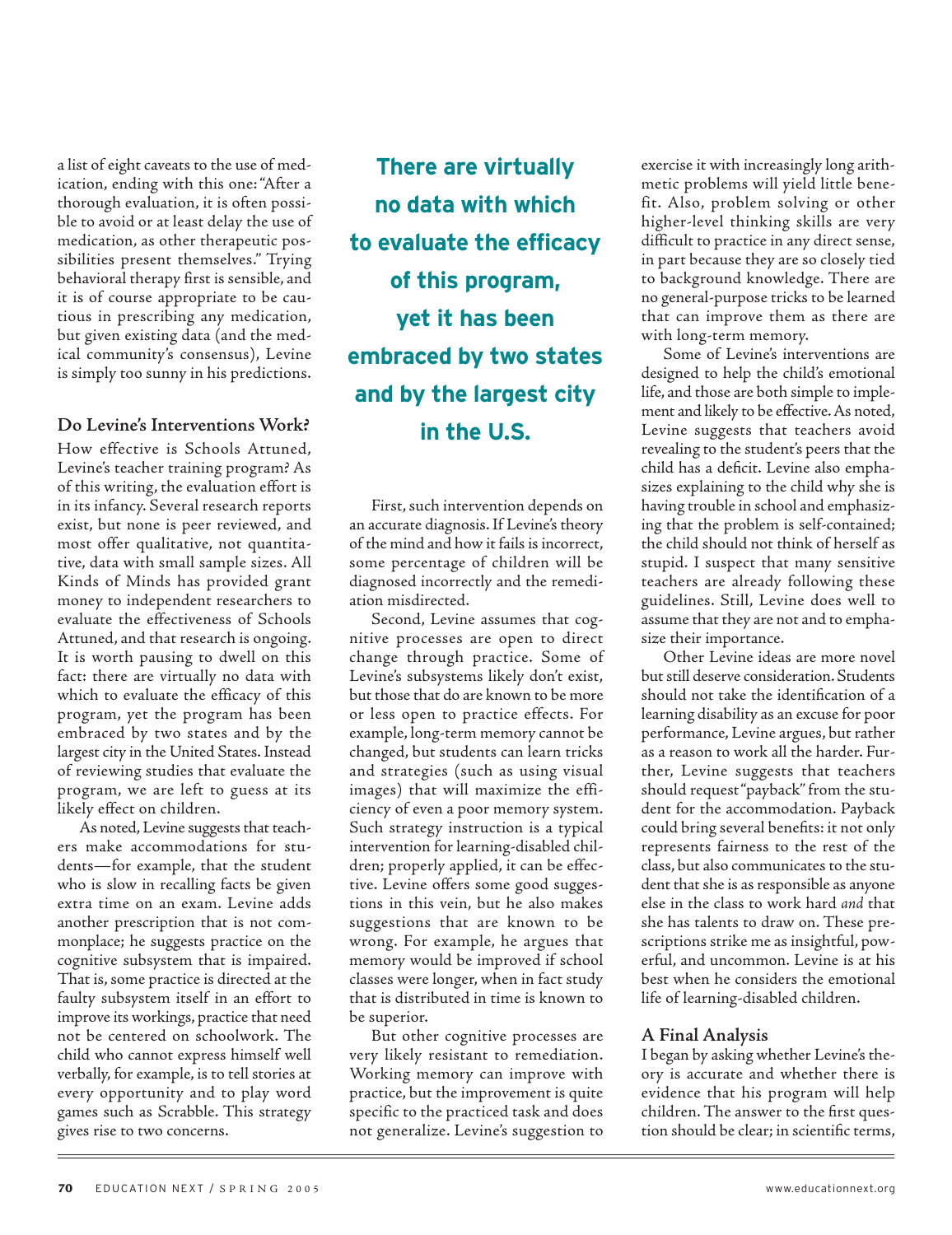# <sup>*defrait The Independent Review is excellent.*"</sup>

 $-$  GARY S. BECKER, Nobel Laureate in Economics, University of Chicago

"Superb in addressing a changing, diverse set of important, difficult, and complex issues not encountered in more traditional news or opinion journals."

 $-$ **ROBERT W. CRANDALL** Senior Fellow, Brookings Institution

"Excellent, diverse, and wide ranging."

#### $\rightarrow$ **IRVING LOUIS HOROWITZ**

Professor of Sociology and Political Science, Rutgers University

*f*The Independent Review *is a political economy journal that avoids faddish pyrotechnics while seeking objectivity and high standards.*"

#### $-$ TIMUR KURAN

Professor of Economics, University of Southern California

"The most exciting new journal in many years."

-WILLIAM A. NISKANEN

Chairman, Cato Institute Former Chairman, President's Council of Economic Advisors

Transcending the all-too-common politicization and superficiality of public-policy debate, *The Independent Review* is an acclaimed **Interdisciplinary quarterly journal devoted to excellence in political** economy and the critical analysis of government policy. Probing the most difficult social and economic questions, it challenges the bureaucratization of our world with in-depth, peer-reviewed articles by outstanding scholars and policy experts in economics, political science, law, history, philosophy, sociology, and related fields. Undaunted and uncompromising, *The Independent Review* is the journal that is pioneering future debate!

#### **EEATURED CONTRIBUTORS**

Lee Alston **Andrew Bacevich Iames Buchanan Stanley Engerman Richard Epstein Bruno** Frey Anthony de Jasay Lawrence Korb Deepak Lal **Alvaro Vargas Llosa Wendy McElroy Vernon** Smith **Thomas** Szasz **Charlotte Twight Richard Vedder** Ulrich Witt **Bruce Yandle** 

## **RECENT TOPICS INCLUDE**

**• Globalization and Trade • Environment** • Medicare and Health Care **• Terrorism and National Security** • High Technology **• War and National Defense • Political and Economic freedom** • The War on Drugs **• Urban Affairs • Nuclear Proliferation • Incentives in the News Media • Education Reform • Privacy and Government** Surveillance  $\bullet$  H.L. Mencken **• Economic Development in Latin** America, Europe, Asia, Africa



### **ROBERT HIGGS.** Editor

- Published Quarterly
- **•** Articles
- **•** Debates
- **Book Reviews**
- **Special Features**
- **Annual Index**

## **Order Toll-Free** 800-927-8733

Phone: 510-632-1366 Fax: 510-568-6040 email: review@independent.org www.independentreview.org

**Individual Subscriptions** \$28.95/1 year, \$52.95/2 year **Institutional Subscriptions** 

\$84.95/1 year, \$159.95/2 year **International Orders** 

Add \$28/subscription shipping



100 Swan Way, Dept. A65  $Oakland, CA 94621-1428 USA$ 

Look for THE INDEPENDENT REVIEW at better newsstands and bookstores